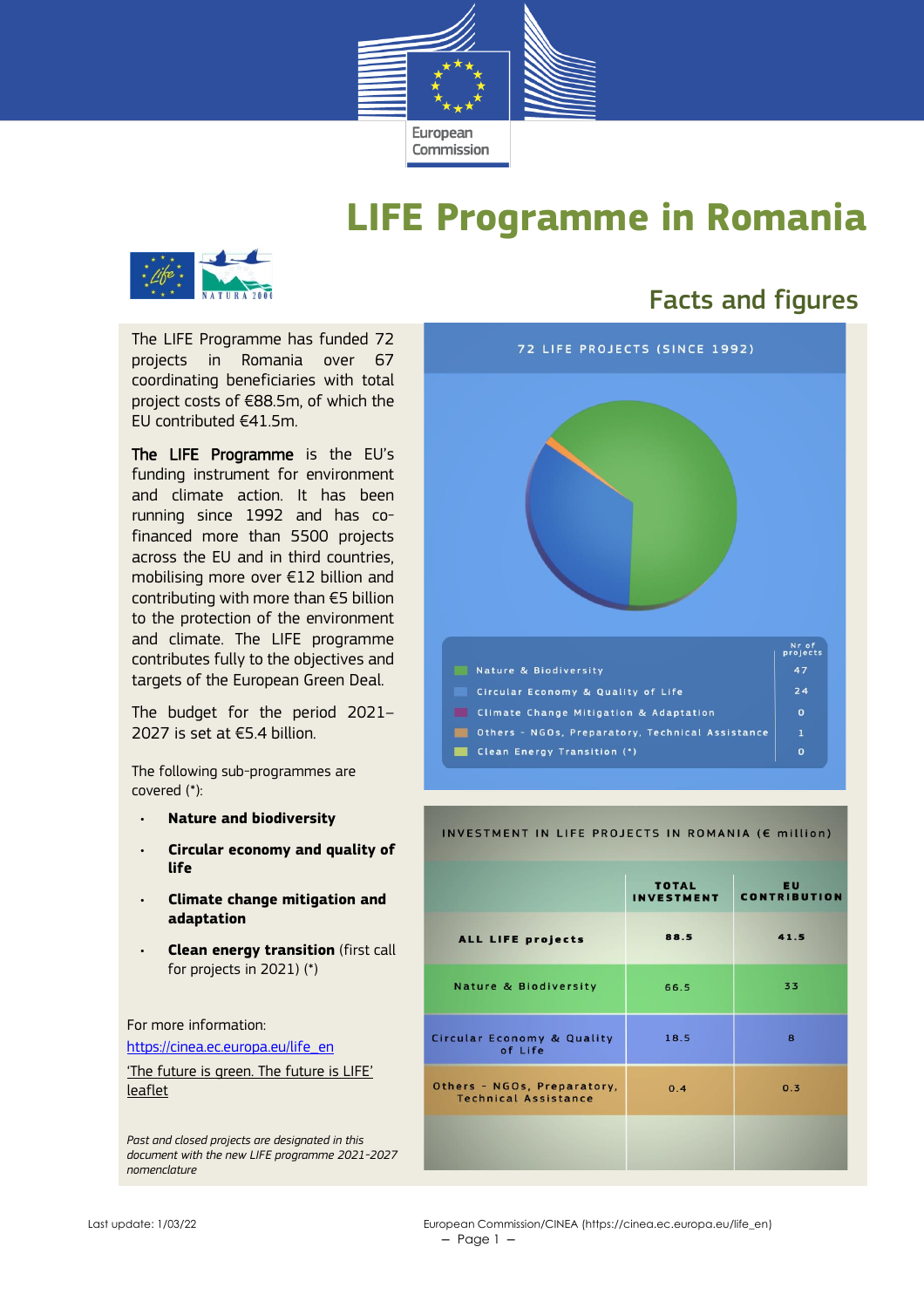# LIFE Nature and Biodiversity

The Nature and Biodiversity strand includes support for standard action projects for developing, applying and promoting best practice in relation to nature and biodiversity, as well as "Strategic Nature Projects" (SNAP). These new projects support the achievement of Union nature and biodiversity objectives by implementing coherent programmes of action in Member States in order to mainstream those objectives and priorities into other policies and financing instruments, including through coordinated implementation of the prioritised action frameworks adopted pursuant to Directive 92/43/EEC.

To date, the LIFE Nature and Biodiversity component has co-financed 47 projects in Romania. These represent a total investment of €66.5 million, of which €33 million has been contributed by the EU.

Completed LIFE Nature projects in Romania focused mainly on habitat restoration (alpine and sub-alpine forests and wetland habitats; Transylvania's pastoral ecosystems; Semenic and Calimani-Gurghiu mountains; Iron Gates wetlands; caves; and natural forests in the Fagaras Mountains in the Southern Carpathian Mountains), but also on the conservation of certain species (large carnivores, bats, meadow viper, dolphins, pygmy cormorant, ferruginous duck, lesser spotted eagle, brown bear in the Carpathians, and wolf). Parks, national and regional authorities, and research institutions accounted for nearly 80% of the project coordinating beneficiaries. Other types included development agencies, NGOs, universities, local authorities, a national park and a training centre.

Under the former Information & Communication strand, the closed EME Natura2000 project produced five 'Biodiversity and Natura 2000 Toolkits for Key Economic Sectors', and two manuals and several other strategic documents. These communication materials, which have proved to be particularly useful, were the result of a wide participatory process that brought the beneficiaries and stakeholders together.

There are five ongoing projects. These focus on the conservation of habitats (Cheile Nerei – Beusnita caves, grasslands in Transylvania, creation of a wilderness reserve in the South Carpathian mountains) and species (rheophilic fish in the Gilort river system, and saproxylic beetles in the Carpathians).



#### Circular Economy and Quality of Life

Actions supported under the Circular economy and quality of life strand will help in reaching major EU policy objectives such as the transition to a circular economy, as well as protecting and improving the quality of the environment and life. Under this strand, Strategic Integrated Projects (SIP), will implement, on a regional, multi-regional, national or transnational scale, environmental or climate strategies or action plans developed by Member States' authorities and required by specific environmental, climate or relevant energy legislation or policy of the Union. These projects will also ensure that stakeholders are involved and promoting coordination with and mobilisation of at least one other Union, national or private funding source.

This strand [formerly LIFE Environment and Resource Efficiency and Environmental Governance and Information] has cofinanced 24 projects in Romania thus far, representing a total investment of €19.5 million, of which €8 million has been provided by the EU.

The completed projects covered several themes, such as: clean technologies; water management at the scale of the river basin; industrial and municipal waste management; air quality; risk assessment and pollution control; sensitive area management; construction and demolition waste; reduction of greenhouse gas emissions (carbon dioxide mitigation in algal photosynthetic systems); hazardous waste (shipment and safe treatment, hazardous waste in hospitals); recycling of industrial waste; and eco-marketing. National and local authorities were the main coordinating beneficiaries. Other types included a development agency, a public enterprise, a university (Târgu-Jiu) and research institutions.

Under the former Information & Communication strand, the closed GREEN-PRO project greatly increased the awareness of the local public toward green products. The other closed project, ECOTIC LIFE+ Caravan, was very successful and had a direct impact in raising awareness about WEEE in Romania, which has indirectly led to higher collection rates in the country. There were three main target groups – schoolchildren and teachers; households and the general public; and local authorities – all of whom were successfully reached in higher than expected numbers.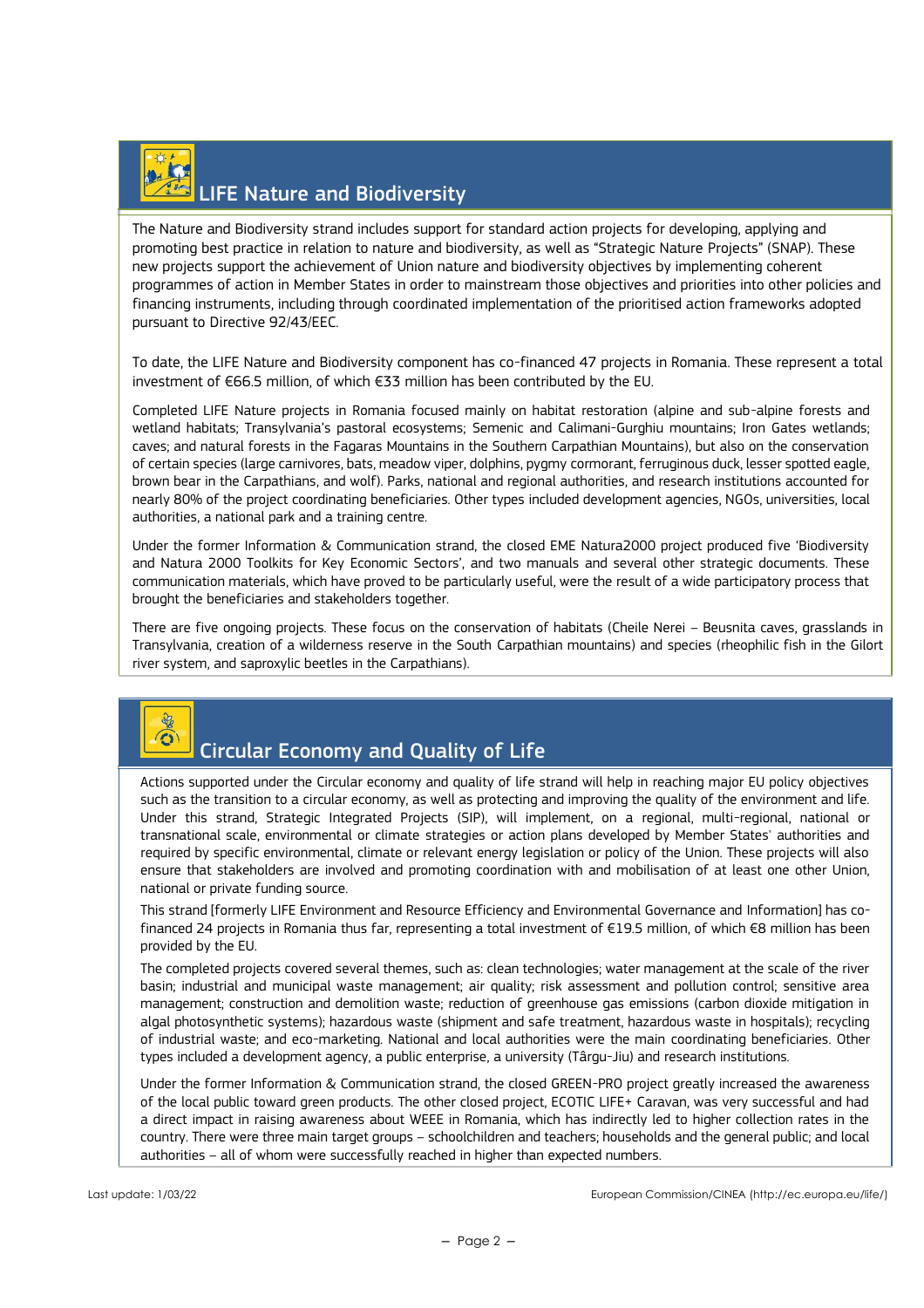

### LIFE Climate Change Mitigation and Adaptation

The LIFE Climate Change Mitigation and Adaptation strand will support actions which help implement the 2030 energy and climate policy framework and meet the European Union's commitments under the Paris Agreement on Climate Change. Projects under this strand will contribute to climate neutral and resilient economy.

Strategic Integrated Climate Projects (SIP) will implement, on a regional, multi-regional, national or transnational scale, climate strategies or action plans developed by Member States' authorities and required by specific climate or relevant energy legislation or policy of the Union. These projects will also ensure that stakeholders are involved and promote coordination with and mobilisation of at least one other Union, national or private funding source.

No projects have been co-funded in Romania under this strand so far.

# LIFE Clean Energy Transition

Building on the Intelligent Energy Europe (2003-2013) and Horizon 2020 Energy Efficiency (2014-2020) programmes, the LIFE Clean Energy Transition sub-programme continues to support the delivery of EU policies in the field of sustainable energy. In particular, it aims at facilitating the transition towards an energy-efficient, renewable energy-based, climate-neutral and -resilient economy across Europe.

The LIFE Clean Energy Transition sub-programme supports projects in the following five areas of intervention:

1) Building a national, regional and local policy framework supporting the clean energy transition;

2) Accelerating technology roll-out, digitalisation, new services and business models and enhancement of the related professional skills on the market;

3) Attracting private finance for sustainable energy;

4) Supporting the development of local and regional investment projects;

5) Involving and empowering citizens in the clean energy transition.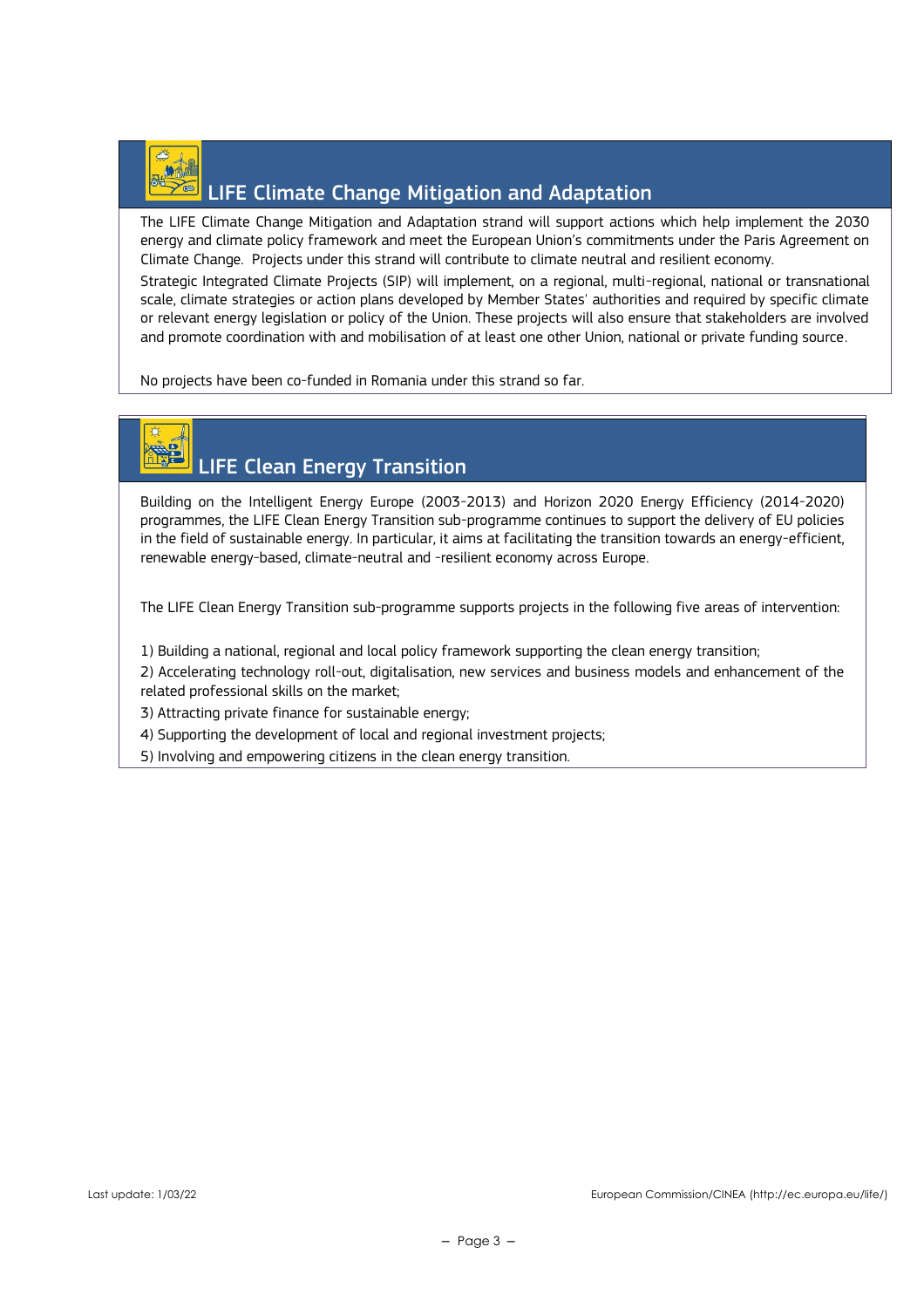## **Want to know more about LIFE?** ➢ **Visit the [LIFE website](https://cinea.ec.europa.eu/life_en) and [LIFE project database](https://webgate.ec.europa.eu/life/publicWebsite/search)** ➢ **Follow the LIFE programme on social media:** <u>You</u> **Tube** ➢ **Sign up to the [LIFE Programme](https://ec.europa.eu/newsroom/cinea/user-subscriptions/2183/create) and [CINEA Clean Energy](https://ec.europa.eu/newsroom/cinea/user-subscriptions/2180/create) Newsletters**  ➢ **Contact the LIFE National Contact Point in your Member State:** Name: Mrs Marisanda Pîrîianu Mrs Carmen Mădălina Cozma Address: B-dul. Libertății, 12 - Sector 5 RO – 040129 București<br>Tel: +40 21 408 95 87 / +4 +40 21 408 95 87 / +40 21 408 96 09 E-mail: [marisanda.piriianu@mmediu.ro](mailto:marisanda.piriianu@mmediu.ro) / madalina.cozma.life@mmediu.ro Website: [Ministry of Environment -](http://www.mmediu.ro/categorie/life/87) NCP ➢ **Contact your NEEMO Monitoring Team** NEEMO EEIG – ILE Address: Rügy u.5

HU - 2000 Szentendre Tel: +36 26 90451 E-mail: [ile@neemo.eu](mailto:ile@neemo.eu)